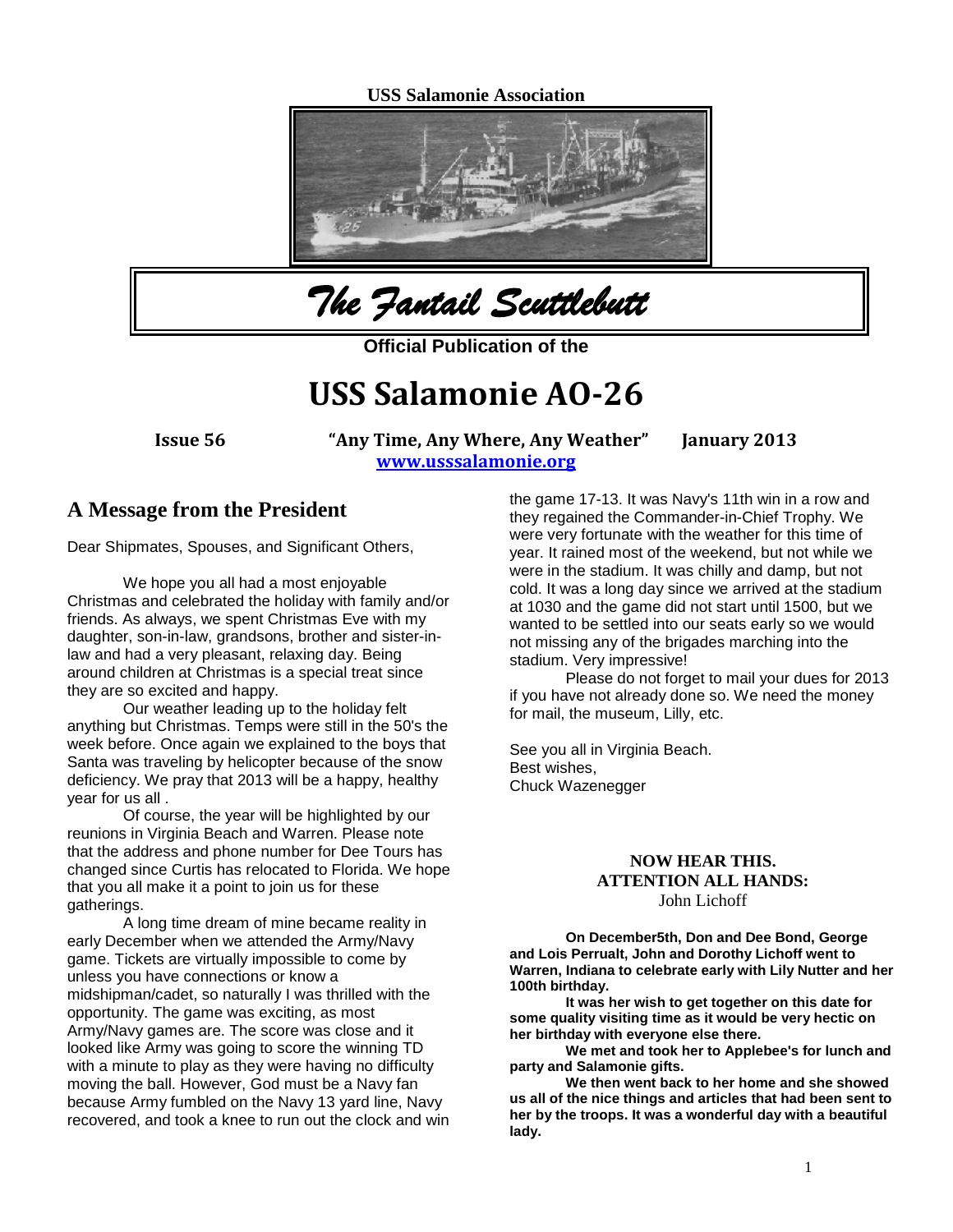# **USS Salamonie Association**

**Officers and Board Members**<br>uuck Wazenegger (bearl 151@verizon.net) **President** – Chuck Wazenegger **Vice President -** John Lichoff **Chaplin/Trustee** – Joe Cuneo **Trustee** – Herb Macintyre **Records/Files/Honor Roll –** John Lichoff [\(jlichoff@neo.rr.com\)](mailto:jlichoff@neo.rr.com) **Treasurer** – Donald Bond (dbondin@aol.com) **Newsletter Editor** – Rita Wood [\(RLW313@aol.com\)](mailto:RLW313@aol.com)



**Honor Roll Francis L. Carelli SN/Capt. 50-52 Russell J. Mann MMC 67-68 Paul O'Connor LCDR 59-60 William P. Schwarz QMC 53-56 Cornelius Venverlof MM3 52-55 Tom Quella BK2 42-45** 

#### **New Finds**

**Welcome aboard James C. Stewart BMSN 60-61 Joe Garrett MM3 57-59 Leonard Riskin SH3 67-68 Kevin McCool HM3 67-68**

#### **Sick/Surgery/Treatments**

**Please keep these people in your prayers. Send cards**

| Leonard Buck    | Donald Bond   |  |
|-----------------|---------------|--|
| George Perrualt | Lois Perrualt |  |

#### **Packing Lady Extraordinaire** George and Lois Perrault

 On December 5-6, we had the opportunity along with Don and Dee Bond and John and Dorothy Lichoff to travel to Huntington, IN to take part in a birthday celebration for an extraordinary lady. This lady has sent over 1100 packages to the troops in harms way over several years and received over \$11,000.00 to assist her with the contents of the packages and the postage.

 Her efforts would not be possible if it weren't for the wonderful support of the USS Salamonie association in their financial support over the years. This was expressed to us several times during our visit. We had the pleasure of visiting the lady's apartment and looking over her hundreds of thank you notes and emails from the troops that have received her packages.

Joining us in just one of Lilly's 100<sup>th</sup> celebrations was Marilyn Morrison, one of Warren, IN's long time city officials and supporter of the USS Salamonie.

 This lady was 100 0n 12-12-12 and none other han the ships own: Lilly Nutter.

Dues are now **\$25.00.** Send your check made out to USS Salamonie to: Don Bond 18940 Filmore Drive Goshen, IN 46528 (574) 533-8835

#### USS Salamonie Association Dues 2013

Name:\_\_\_\_\_\_\_\_\_\_\_\_\_\_\_\_\_\_\_\_\_\_\_\_\_\_\_\_

Address:\_\_\_\_\_\_\_\_\_\_\_\_\_\_\_\_\_\_\_\_\_\_\_\_\_\_

City:

 $\overline{\phantom{a}}$  , which is a set of the set of the set of the set of the set of the set of the set of the set of the set of the set of the set of the set of the set of the set of the set of the set of the set of the set of th

State: \_\_\_\_\_\_\_\_\_\_\_\_\_\_ ZIP: \_\_\_\_\_\_\_\_\_\_\_

Telephone: \_\_\_\_\_\_\_\_\_\_\_\_\_\_\_\_\_\_\_\_\_\_\_\_

I want my newsletter by E Mail:

If you want to make a donation to the: Knight-Bergman Civic Center Postage Fund Troop Care Packages Send that to Don Bond

#### **A Message from Lilly Nutter**

#### **Dear Ones:**

**You certainly made my 100th a sensational one with your cards, loving words, AND donations for the troops, plus gifts for me.**

**I think I have written a thank you to each one of you, however, forgive me if I have missed doing so. In fact I may have written 2X as I have been swamped.**

**Wish you could have been at the party, more than 200 raved about the 2 albums containing more than 600 of the thank you letters from the troops. You will see them eventually in your museum. Thanks for placing your trust in this old biddie and letting this miracle materialize.**

**May our loving Father give each one of you and your loved ones a priceless 2013.**

> **Thanks, love and prayers. Lilly Nutter**

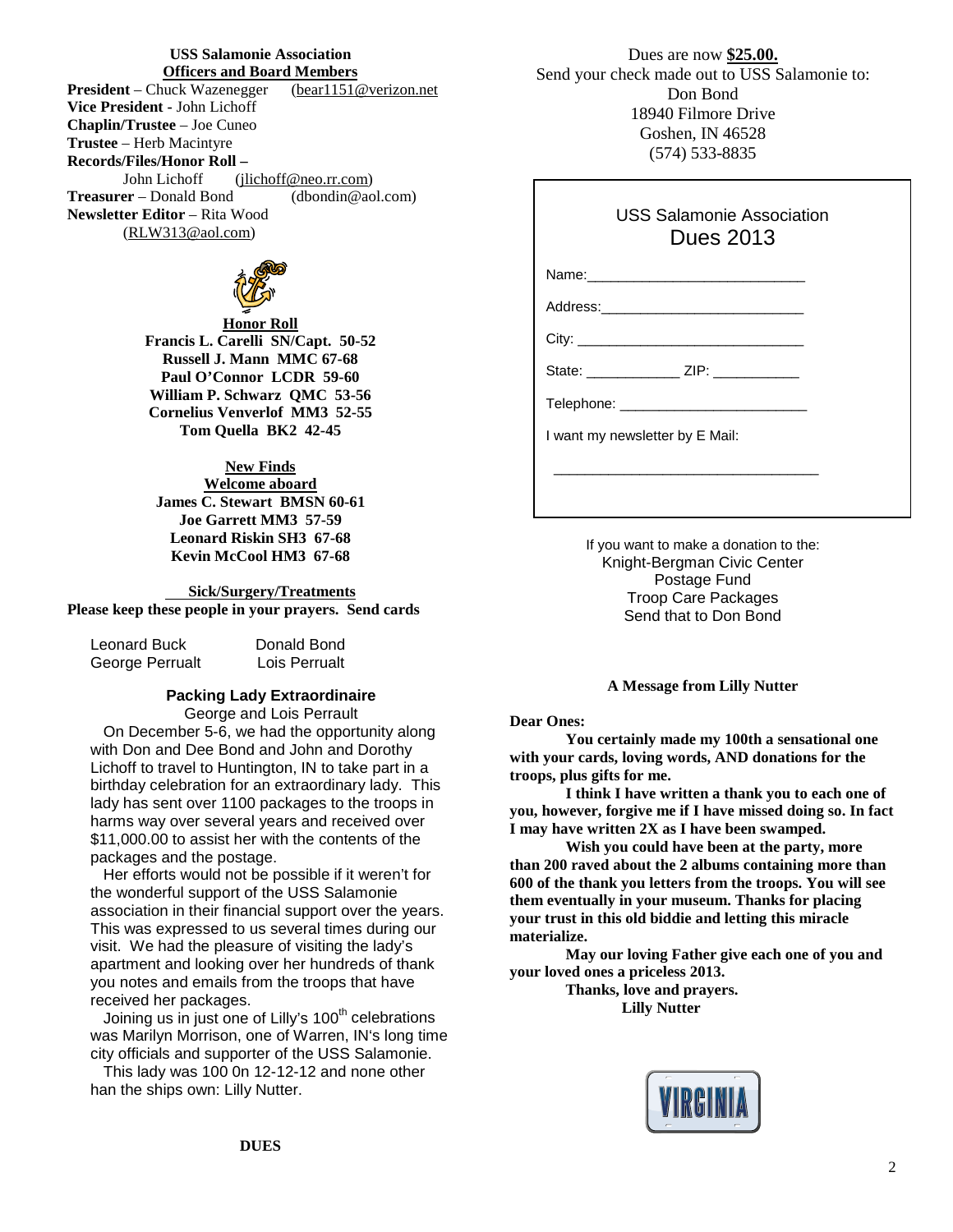**Carry e back to old Virginny, adapted for our reunion in April by RLW.**

**"Carry me back to old Virginny. There's where th[e cotton](http://en.wikipedia.org/wiki/Cotton) an[d corn](http://en.wikipedia.org/wiki/Maize) and [taters](http://en.wikipedia.org/wiki/Potato) grow. There's where the birds warble sweet in the spring-time. There's where the Salamonie folks plan to go."**

## **For the 2013 USS Salamonie Reunion 4/17/13 to 4/21/13**

Virginia Beach is an independent city located in the Hampton Roads metropolitan area of Virginia, on the Atlantic Ocean at the mouth of the Chesapeake Bay. It is the most populous city in the state as well as being the 39<sup>th</sup> largest in the United States. Virginia Beach is a resort city with miles of beaches and hundreds of hotels, motels and restaurants along its waterfront. It is listed in the "Guinness Book of Records" for having the longest pleasure beach in the world.

Virginia Beach has several state parks, three military bases, a number of large corporations, two universities and numerous historic sites.



Things to do ASAP:

- Pay your **2013** dues
- Register for the Virginia Beach Reunion
- Think about coming to the July  $4<sup>th</sup>$ celebration in Warren.
- Have a Happy New Year

**The Complete Package for the reunion is included in this newsletter.**

**The Registration Deadline is \**

**February 14, 2013**

**with the balance due by** 

**March 13, 2013.**

**So now is the time to think about being carried back to "Old Virginny"** 

**And joining us for some fun in Virginia Beach.**

**NOTE: The address for Dee Tours had changed to : DeeTours LLC. At P.O.953772**

**Lake Mary, FL 32795.**

**417-527-0808**

### **Warren 2013**

## John Lichoff

**July 4th celebration in Warren this year will be July 4, 5 and 6.**

**Friday, July 5, 2013 Parade**

**Saturday, July 6, 2013 Banquet**

**The motel across from the old Comfort Inn is where we are staying.** 

**It is very nice and very clean. No pool or elevators. It has very nice rooms. Continental breakfast is available. It is called Americas Best Value Inn: 260-375- 46889 and with Salamonie reservations we can stay for \$49.99 plus tax.**

**The other place we also have is the next exit north at Markie and that is the GH Guesthouse Inn. It is also very clean and has elevators. They have showers only (no tubs). 260-758-8111 and it has the same rate. The same people own both places.**

**Dorothy and I stopped and checked them out and would have no trouble staying at either place. We are staying in the Value Inn. The Owners names are Arvind and Hanasa. Any questions call me.**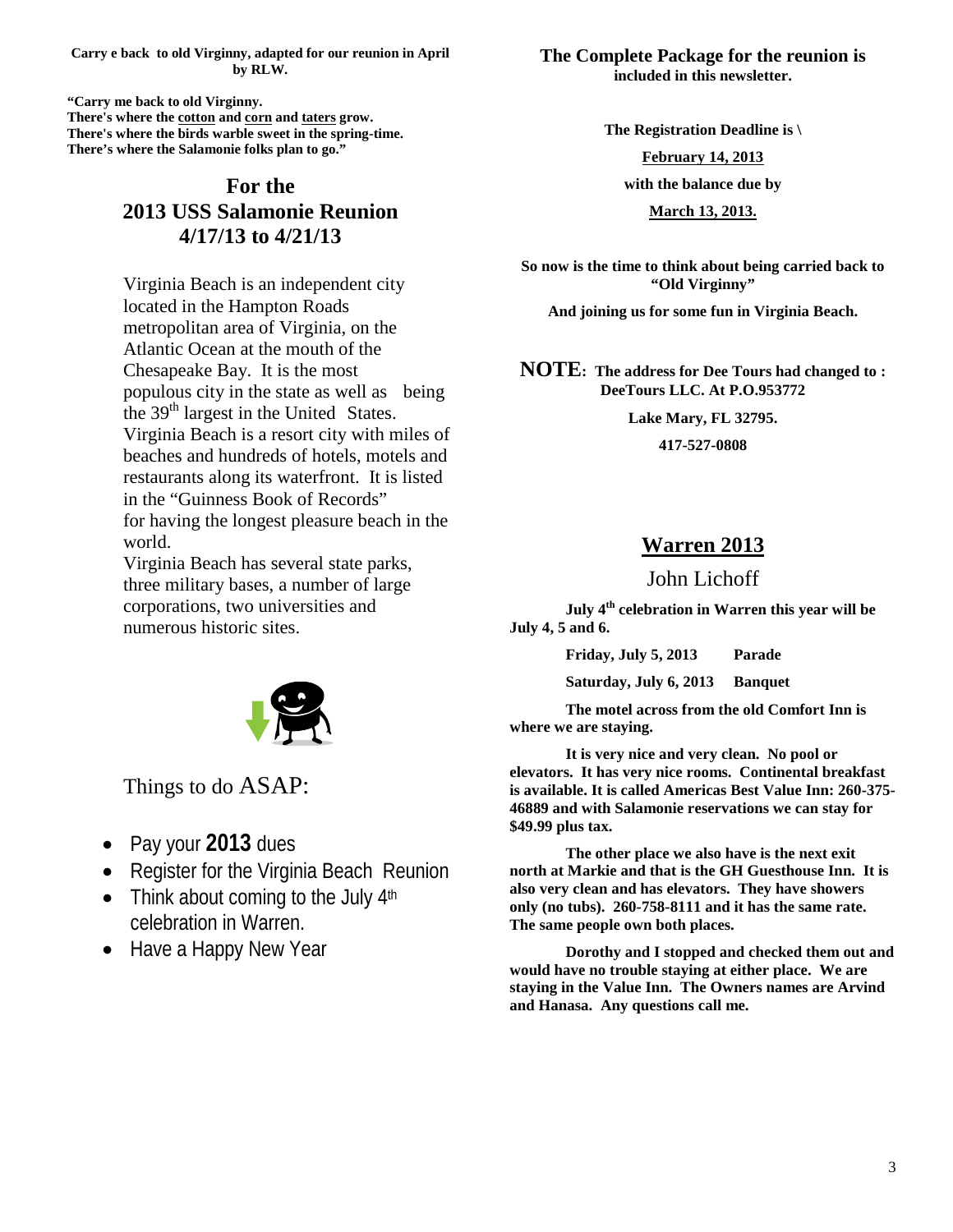## **Complete Reunon Package**

#### **Includes: 4 Nights at Courtyard by Marriott**

 7 Attractions **2 ½ Days of Area Transportation Breakfast each A.M 3 Group Meals + Banquet Buffet - Hospitality Room is open daily -**

## **Wednesday April 17, 2013**

 3:00 pm Check-in Courtyard by Marriott 3:00 pm Hospitality Room Opens / Snacks 5:00 pm Everyone Meets in Hospitality Room 6:00 pm Dinner on own

### **Thursday April 18, 2013**

 9:30 am Motorcoach pick up at hotel and Depart 10:00 am Amphibious Base -Little Creek - Ft Story

11:45 am Lunch on own –enroute burger stop<br>1:30 pm Military Aviation Museum **4:00 pm Board and Depart for Hotel** 

5:45 pm Captain Georges Seafood Buffet

7:15 pm -Hospitality Room Opens

### **Friday April 19, 2013**

 9:30 am Motorcoach pick up at hotel 10:00 am Arrive at Adam Thoroughgood House (VBch) 11:00 am Board and depart for Norfolk Va. 11:30 am Lunch at Ship's Cabin Restaurant in Norfolk 1:15 pm Base and Ship Tour at Naval Station Norfolk

 4:00 pm Board and Depart for Virginia Beach 4:30 pm Back to Hotel

 6:00 pm Angelo's Murder Mystery Dinner **Theater** 

8:30 pm -Hospitality Room Opens –

#### **Saturday April 20, 2013**

 9:30 am Motorcoach pick up at hotel 10:00 am Virginia Aquarium & Marine Science Ctr 11:30 am Lunch on own at Aquarium 1:30 pm Ferry Plantation 3:00 pm Back to Hotel 6:00 pm Banquet Dinner at Hotel / Cash Barn

## **Sunday April 21, 2013**

Depart for home or stay and play **s"USS SALAMONIE"REUNION BEGINS: April 17, 2013** (Wed.) **REUNION ENDS: April 21, 2013** (Sun.)

# **AO-26 USS SALAMONIE**

## **Virginia Beach VA Reunion 4/17/13 – 4/21/13**

**Courtland Virginia Beach Oceanfront South 2501 Atlantic Avenue**

**Complete Reunion Package Price**

## **PER PERSON**

**TWO in Room: & 736 One in Room: \$ 1,014**

**90% refunds for cancellations with 48 hours notice providing that the Attractions and Hotel refund Dee Tours.**

**Airport transportation available at an Additional Cost**

> **Extra nights Lodging \$119.00 Including tax.**

**To Resister please fill out Registration form and return it to your friend at DeeTours LLC. P.O.Box 953772, Lake Mary FL 32795 417-527-0808**

**Email: [Curtis@DeeTours.us](mailto:Curtis@DeeTours.us)**

**\$50 Per person Registration Deadline is February 14, 2012.**

**Balance due March 14, 2013**